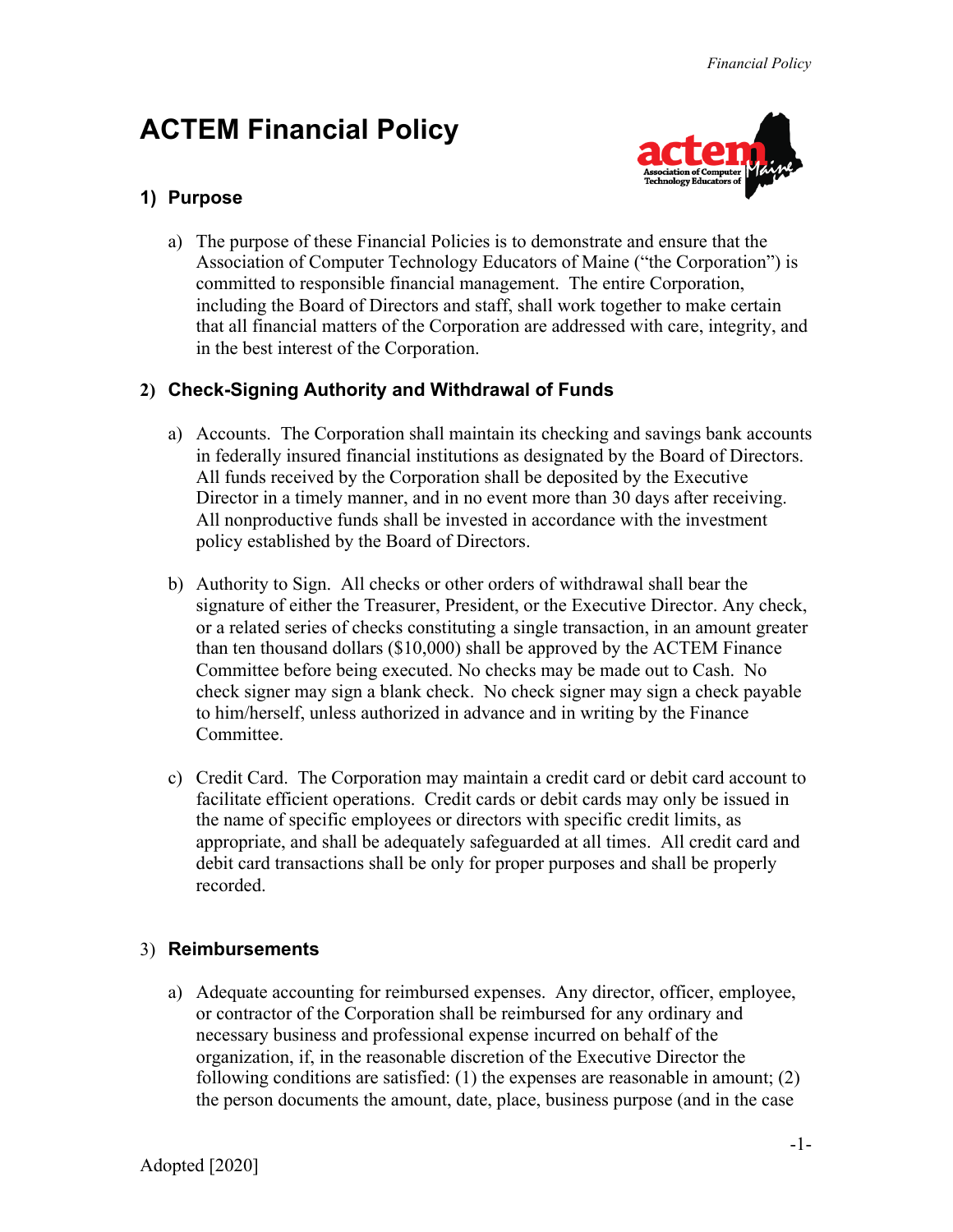of entertainment expenses, the business relationship of the person or persons entertained) of each such expense with the same kind of documentary evidence as would be required to support a deduction of the expense on the person's federal tax return; and (3) the person substantiates such expenses by providing the Corporation's Executive Director with an accounting of such expenses no less frequently than monthly (in no event will an expense be reimbursed if substantiated more than sixty (60) days after the expense is paid or incurred by a person).

- b) Reimbursements not funded out of salary reductions. Reimbursements shall be paid out of organization funds, and not by reducing pay checks by the amount of business expense reimbursements.
- c) Tax reporting. The Corporation shall not include in an employee's W-2 form the amount of any business or professional expense properly substantiated and reimbursed according to this policy, and the employee should not report the amount of any such reimbursement as income on Form 1040.
- d) Excess reimbursements. Any Corporation reimbursements that exceed the amount of business or professional expenses properly accounted for by a person pursuant to this policy must be returned to the Corporation within one hundred twenty (120) days after the associated expenses are paid or incurred by the person, and shall not be retained by the person.
- e) Expenses not fully reimbursed. If, for any reason, the Corporation's reimbursements are less than the amount of business and professional expenses properly substantiated by an employee, the Corporation will report no part of the reimbursements on the employee's W-2, and the employee may deduct the unreimbursed expenses as allowed by law.
- f) Inadequate substantiation. Under no circumstances will the Corporation reimburse a person for business or professional expenses incurred on behalf of the Corporation that are not properly substantiated according to this policy. Corporation and staff understand that this requirement is necessary to prevent the Corporation's reimbursement plan from being classified as a nonaccountable plan.
- g) Unreasonable, Unnecessary or Unrelated Expenses. Any expenses that are unreasonable, unnecessary, or unrelated to the charitable purposes of the Corporation shall not be reimbursable by the Corporation to any Director, Officer, employee, or agent thereof. The following shall be deemed examples of unreasonable, unnecessary or unrelated expenses, although there may be many other kinds of such expenses:
	- i) First class or other premium travel categories
	- ii) Travel for companions
	- iii) Payments for business use of personal residences or personal property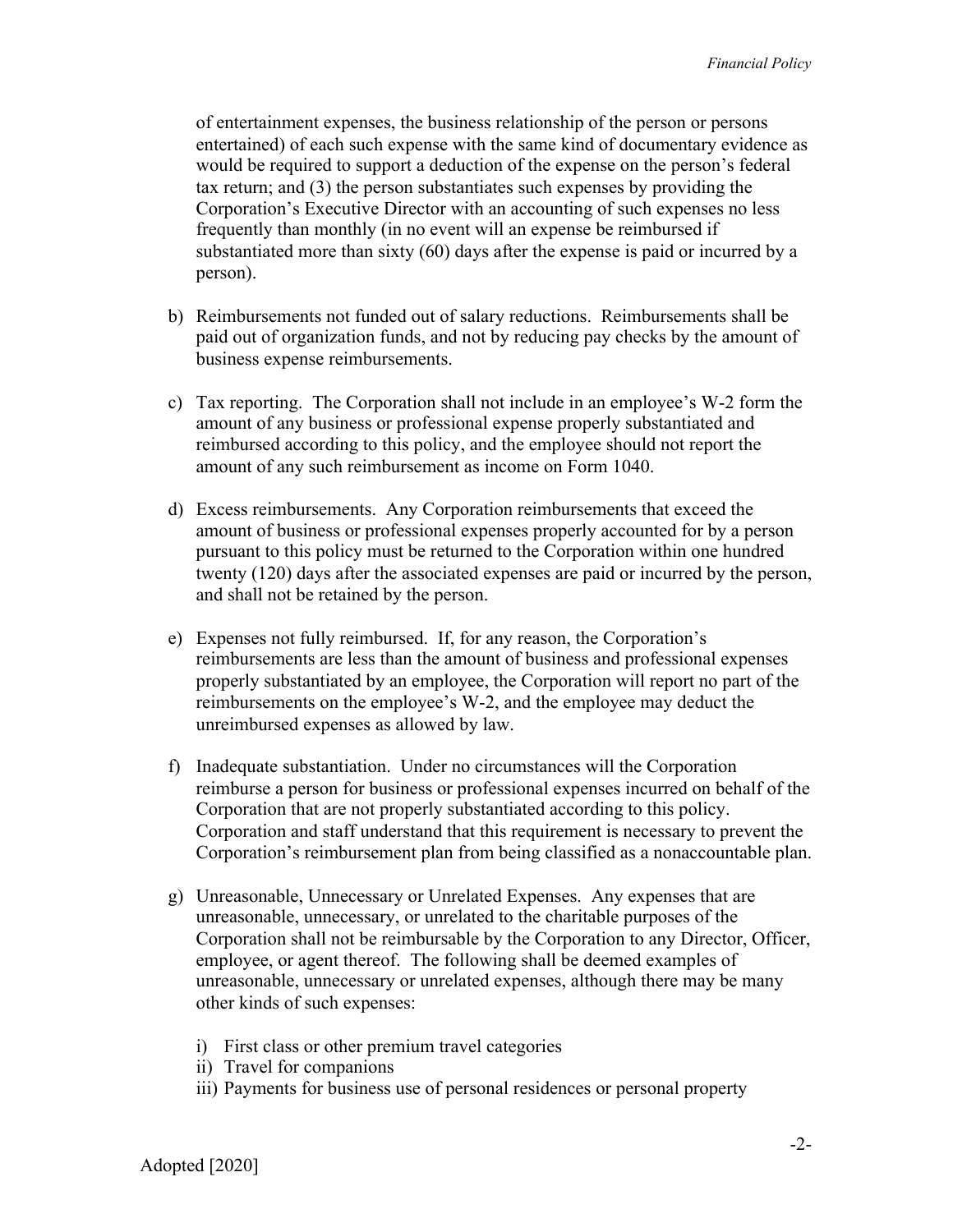- iv) Health or social club dues or initiation fees
- v) Personal services (e.g., maid, chauffeur, chef)
- h) Retention of records. All receipts and other documentary evidence used by a person to substantiate business and professional expenses reimbursed under this policy shall be retained by the Corporation.
- i) Petty Cash. A petty cash fund (not to exceed \$200) may be maintained by staff to facilitate efficient operations. Such petty cash funds shall be disbursed only for proper purposes, shall be property recorded, and shall be adequately safeguarded at all times.
- j) The Corporation intends for these reimbursement measures to constitute an accountable reimbursement policy pursuant to United States Treasury regulations section  $1.62-2(c)$ .

#### **4) Budgeting**

- a) At least three months prior to the beginning of the next fiscal year, the Finance Committee, or in the absence of a Finance Committee the Executive Director shall begin the budgeting process. The Finance Committee will consult with staff and board members as necessary in order to develop a budget that truly reflects organizational priorities and acts as a guide for spending and decision making. The Board shall approve the annual budget at the annual summer board retreat.
- b) Board approval is necessary in order to spend funds or to make financial commitments to projects that have not already been incorporated into the approved budget.

#### **5) Oversight**

- a) On a monthly basis, the Executive Director shall reconcile, or cause to be reconciled, all bank statements. The Treasurer shall review all monthly bank statements to ensure their accuracy, to identify inconsistencies, and to compare with the reconciliations.
- b) The Executive Director shall prepare, or cause to be prepared, at least quarterly financial reports, which shall include a financial statement and a balance sheet. The financial reports shall be shared with the Finance Committee, or in absence of a Finance Committee, the Executive Committee. After review by the Finance Committee, the financial reports shall be distributed to and reviewed by the entire Board of Directors at regular Board meetings. Reference explanations for any and all budget variances of 10% or more are contained for the above referenced reports. Directors shall be encouraged to ask questions and to follow up on any inconsistencies or errors.